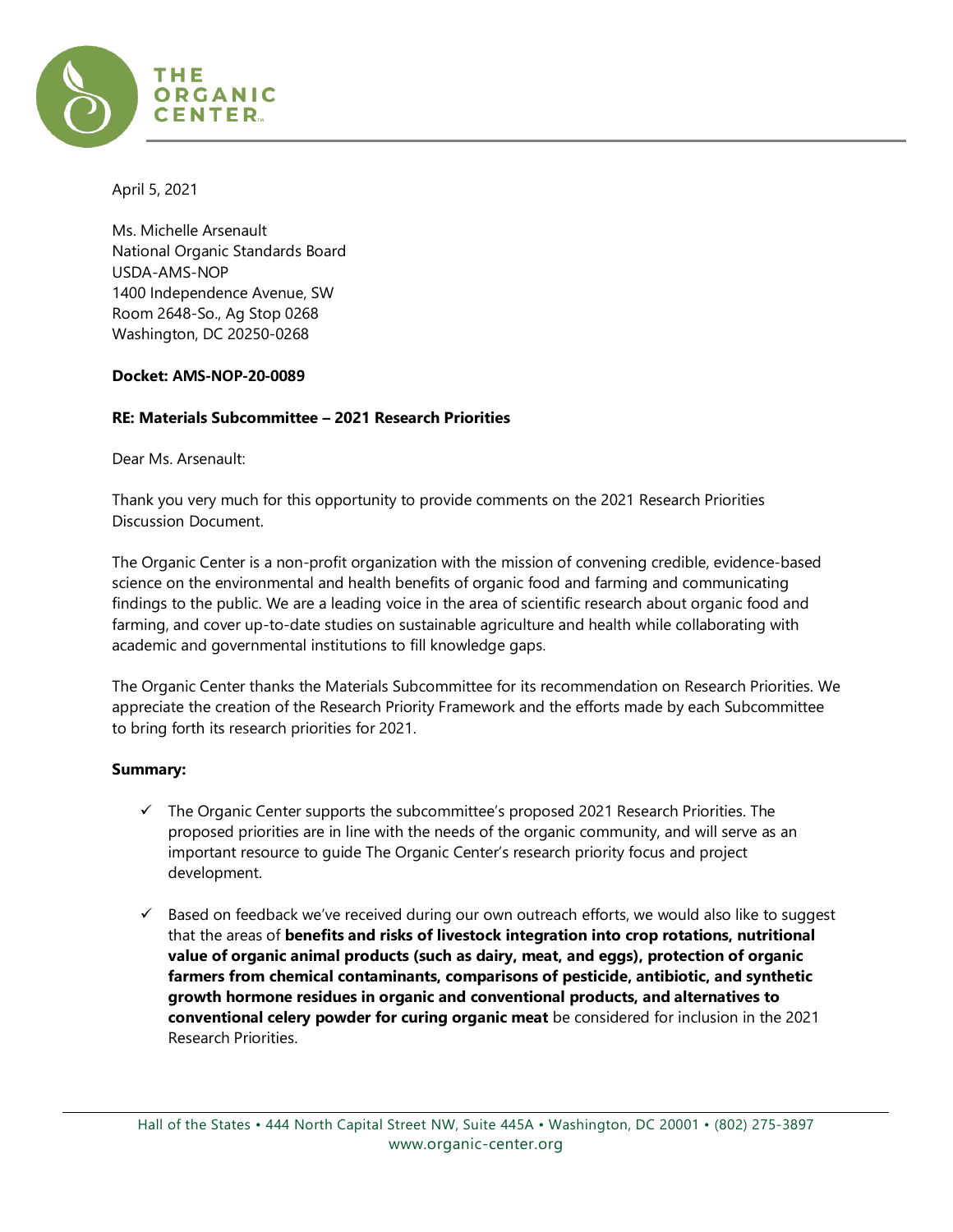

#### **We offer the following more detailed comments:**

#### **Current Research Needs**

We have reviewed the list of topics included for 2021 Priorities, and we're particularly pleased to see the inclusion of evaluation of bio-based mulch film, whole farm ecosystem service assessments to determine the economic, social, and environmental impact of farming systems choices, organic no-till practices, plant disease management strategies, relationships between biodiversity and pathogen presence, practices that reduce greenhouse gas emissions, the examination of factors influencing organic food access, and production and yield barriers. The Organic Center is actively involved in conducting and communicating research on these issues, and we expect the prioritization of these topics by NOSB may help us secure further funding.

## Evaluation of Bio-Based Mulch Film

The Organic Center has been meeting with farmers about their interest in decreasing the use of plastic in organic farming systems. Organic values are based on improving sustainability and reducing reliance on synthetic materials. However, synthetics such as plastic film and mulch is used in the field as weed control. The use of plastic has increased in the field as organic production has expanded. While the organic community is dedicated to finding alternatives to plastic, there has been a paucity of dedicated discussion and strategy investigating available alternative strategies. Additionally, the complexities surrounding the development of plastic alternatives and organic regulations of plastic use require input and collaboration across the organic sector.

In January, the Organic Center submitted a proposal through the Organic Research and Extension Initiative (OREI) to hold a conference that would bring together farmers, processors, distributors, retailers, researchers and policy makers to discuss challenges of plastic from the perspective of waste, climate change, and environmental/human health. The workshops will include explorations of innovative solutions to plastic use and waste, and policy discussions to set the stage for the current global perspective on plastic alternatives and UDSA National Organic Program allowances. Research conducted under this NOSB priority would help further our discussions on reducing plastic use and investigating ways to replace plastic mulch with bio-based mulch films.

#### Economic, Social, and Environmental Impact of Farming Systems Choices

The Organic Center has been interested in the economic and social impacts of organic farming for a number of years, as there is extremely limited research on these issues. Understanding the economic impact of best practices is especially important because it can dictate adoption rates of new techniques. One of our current research projects addresses this by quantifying yield impacts of soil health practices, because different soil building practices do not necessarily have an equitable effect on yields. When considering the adoption of new practices, it is important for farmers to be able to evaluate which practices are most likely to promote environmental sustainability while simultaneously maintaining (or increasing) their bottom line. One goal of this project is to act as an immediate incentive for encouraging the adoption of best soil building practices in organic, because it will connect all the dots between the most important organic strategies for building soil health and sequestering carbon that also translate into higher, more consistent yields.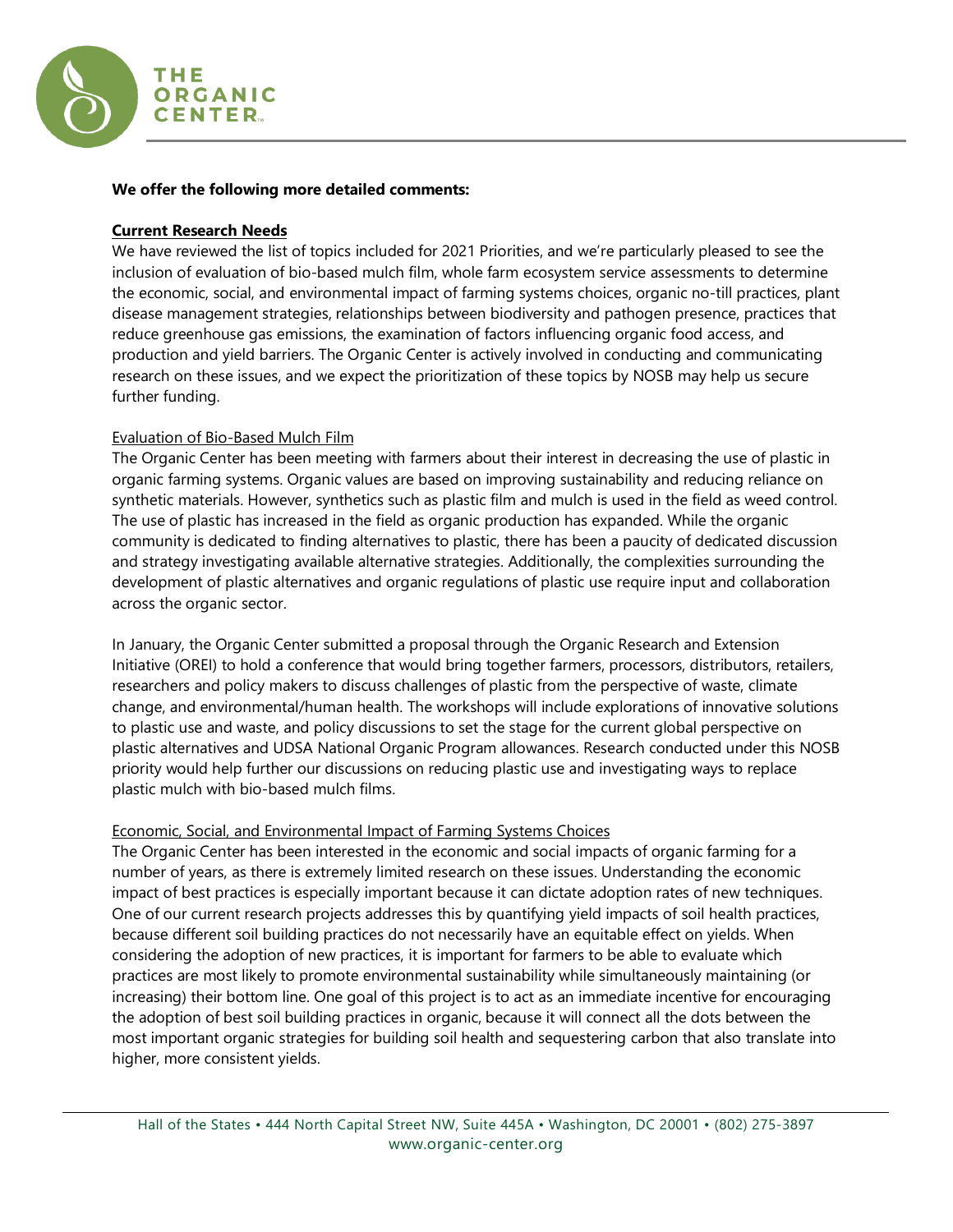

Unfortunately, while yield data is available to conduct this analysis, most studies do not track the full suite of variables that would be needed for a full profitability comparison, such as input costs. We are pleased to see the NOSB highlight the need for additional economic analyses of organic systems, as it will allow for a more holistic understanding of the economic opportunities and pitfalls for organic growers, and more accurately pair environmental practices with economic incentives for organic growers.

## Organic No-Till Practices

The Organic Center is collaborating with Dr. Kate Tully's lab at the University of Maryland to examine practices improving soil health on organic farms. We [published a scientific article](https://link.springer.com/article/10.1007/s13165-019-00275-1) from research on this topic, and one of the areas that we included was the comparison of no- and low-till in organic production versus standard tillage in organic production. Overall, our results suggest that surface-level soil organic carbon levels are higher in low/no-till organic plots compared to standard organic tillage plots. However, we also found that no/low-tillage in organic was associated with significant reductions in yield. These findings suggest that while organic farmers could improve carbon sequestration through no/low-tillage, there needs to be further research to support farmers wishing to make this conversion to ensure that it is a viable and economically feasible option for a wider variety of crops. We are thankful that NOSB included this priority in its 2021 Research Priorities, as it will help encourage research on this critical issue, and provide much-needed tools to help organic farmers realize the benefits of reduced tillage without the threat of reduced yields.

## Plant Disease Management

The Organic Center has been working on several aspects of plant disease management. For example, we have an active project on citrus greening, caused by the bacterium *Candidatus liberibacter*. Our research to find organic solutions to control citrus greening disease is an ongoing project in collaboration with the University of Florida, the University of California, Davis, USDA-ARS, citrus growers, and other non-profits. We published a scientific paper and accompanying farmer guide consolidating existing literature on allowable methods for combating citrus greening in organic groves. It details science-based best practices for organic citrus growers. We leveraged this paper to apply for additional funding, and were awarded an OREI planning grant to develop a proposal that takes a systems-based approach to combat both the bacterium that causes citrus greening disease and its insect vector, the Asian citrus psyllid, in organic systems. Additionally, we recently submitted a multi-regional OREI grant proposal to develop systemsbased strategies for organic citrus growers.

#### Relationships between Biodiversity and Pathogen Presence

Organic farmers face many challenges when it comes to food safety management, but one of the most commonly cited issues is incongruities between third party food safety requirements and the National Organic Program requirements. Unfortunately, food safety regulations and requirements originate from various sources, from federal standards (such as the National Organic Standards and the Food Safety Modernization Act) to third party standards required by commodity groups (such as the Leafy Greens Marketing Association) and private retailers, with varying degrees of stringency in what food producers must do to reduce risk. Third party auditors, consultants, and farm advisors may also have their own interpretations of how certain farming practices affect risk of foodborne illness contamination. While all food producers are subject to food safety rules, organic farmers can face unique challenges in trying to meet both NOP and food safety standards, especially the tensions between supporting biodiversity while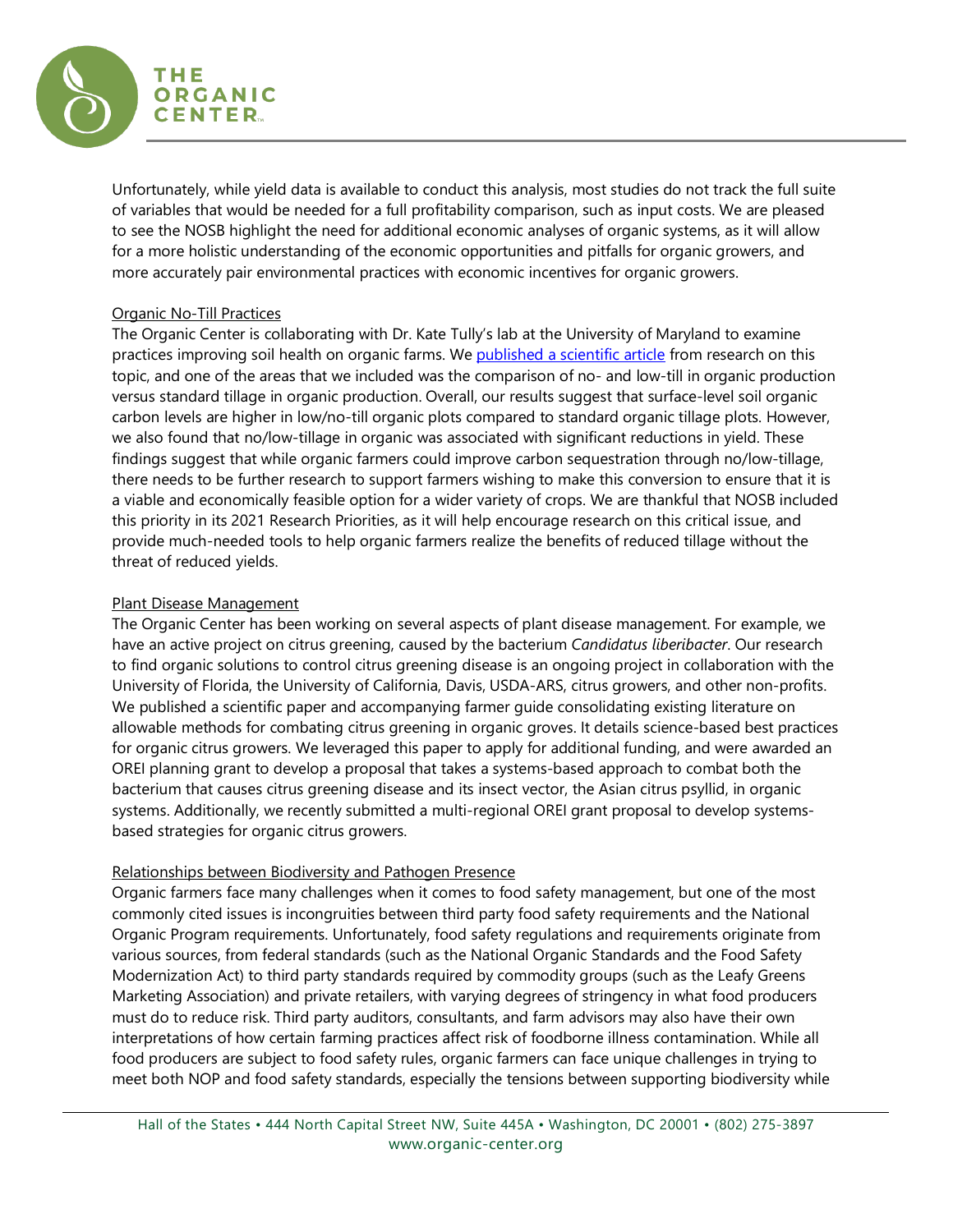

some food safety concerns pressure them to limit wildlife on or near the farm. Unfortunately, there are often disparities between third-party food safety regulations and biodiversity-maintenance strategies employed by organic farmers due to the fallacy that increased on-field faunal biodiversity may increase the risk for introduction of human pathogens on the field. While some research has been conducted disproving this myth, more research, extension, and education are needed to fully understand the impact these discrepancies are having on organic farmers, and the true relationship between on-farm biodiversity and food safety. Additionally, extension must take place to both organic growers third-party food safety auditors alike so that evidence-based strategies can be incorporated into their audits. Therefore, we thank the committee for including priority focusing on the relationships between biodiversity and pathogen presence.

The Organic Center recently submitted an OREI grant proposal to bring together organic growers, third party food standards association, researchers, and policy makers to determine which producers are most impacted (product sectors and regions) by disparities between third-party food safety standards and organic biodiversity requirements, which third-party certification requirements are the most difficult to synchronize with the National Organic Program requirements, and research needs for addressing these specific conflicts. The long-term goal of this proposal is to provide organic growers and industry members with organic-appropriate tools and strategies for mitigating food safety risk while retaining third-party certification viability.

We have been involved in research examining pathogen presence in organic soil amendments for several years, and the proposed work will build on our current and past research on pathogen suppression. For example, we are collaborating with the University of California, Davis, among other organizations, to address the need for additional information on raw manure intervals to provide critical information for guidelines on risk mitigation of foodborne pathogens for organic and sustainable agriculture. We have [published multiple articles and abstracts on the subject,](https://www.organic-center.org/multi-regional-risk-analysis-of-farm-manure-use-balancing-soil-health-and-food-safety-for-organic-fresh-produce-production-3/) and are currently developing an education module in collaboration with Cornell University to communicate our findings to a broad audience.

#### Reducing Greenhouse Gas Emissions

Climate change is having serious consequences on our environment and public health, and we appreciate the inclusion of the "Climate Change" focus in the 2021 priorities. The Organic Center has been engaged with climate change issues for several years now on multiple levels. For example, last year co-hosted our annual Organic Confluences Conference with USDA, FiBL, The Climate Collaborative, and ISOFAR to focus on mitigating and adapting to climate change. The conference brought together scientific experts, farmers, policymakers, and organic stakeholders to address the current impacts of climate change and best practices within the organic sector for mitigation and adaptation, while examining methods for encouraging the adoption of strategies for fighting climate change. We are currently working on a white paper detailing the outcomes of the event, but it is clear that additional research is needed to address this issue; the long-term security of our food system depends on it.

We also have active research projects on the subject of climate change mitigation, and are specifically conducting analyses to "pinpoint specific strategies that organic farmers can take to reduce greenhouse gas emissions and respond to current climate challenges threatening the future of our food security." For example, we recently published a project in collaboration with researchers at the University of Maryland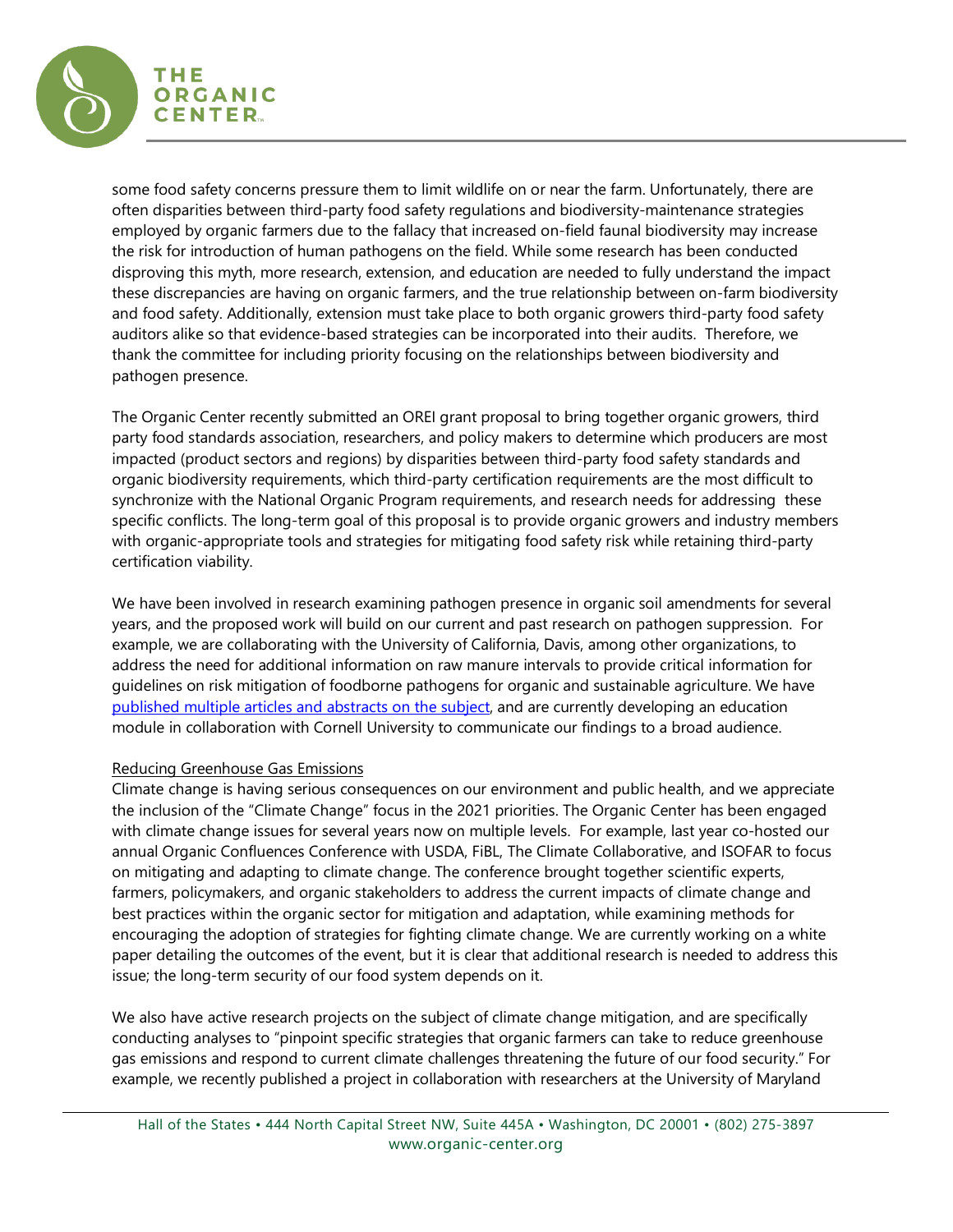

pinpointing specific strategies organic farmers can take to increase carbon sequestration in the soil. We are also working with Harvard University's Department of Public Health examining the specific aspects of organic agriculture that can contribute the greatest benefits to climate stability. These net benefits include carbon sequestration in the soil and reduced energy usage by avoiding synthetic nitrogen fertilizer.

## Factors Influencing Organic Food Access

Marginalized populations often lack access to nutritious food, especially higher quality products that are also produced without pesticides and support sustainability, such as organic foods. However, meeting the global goal of ending hunger —while responding to climate change and the COVID-19 pandemic—calls for applying a racial equity lens to organic foods. Increasing equitability of access to organic foods will help ensure that people living with food insecurity can benefit from foods that are affordable, available near their homes, and culturally appropriate. Therefore, we thank the NOSB for including this priority.

# Production and Yield Barriers

Organic faces unique challenges in overcoming barriers to pre- and post-farm gate production due to their limited tool availability. One area that could help farmers overcome these challenges are agricultural technology (AgTech) solutions that are in line with the organic values. While there has been a sharp increase in the development of agricultural technologies (AgTech) over the last five years, most of these products and systems are focused on supporting large-scale conventional systems. However, there is an opportunity through AgTech to deliver novel, cost-effective strategies for sustainable production across a diversity of farming systems by allowing for increased production in tandem with reduced reliance on synthetic and labor inputs. These prospects are especially promising for organic farmers, who are limited in the materials they are able to use for addressing on-farm challenges, while needing additional tracking tools for organic regulatory compliance. The intersection of AgTech and organic would serve to expand the technology sector into a rapidly growing farming niche while developing tools that could serve to improve sustainable production across farming systems.

The Organic Center plans to host a series of conferences examining this issue, serving as a bridge toward developing organic-compliant AgTech tools by 1) closing the communication gap between AgTech innovators and organic farmers, 2) matching organic farmer needs with existing technologies or, where technology is yet to be developed, informing AgTech innovators of opportunities to expand their current programming in the organic sector, and 3) creating a roadmap to building and retain long-term collaborations so that future techonological innovations will continue to support farming practices that make the food system more sustainable. We will also focus on solutions to make AgTech accessible across farm scales, demographics, and income levels by developing a framework for improving technological equity, accessibility, and inclusivity.

# **Additional Research Needs**

The Organic Center is continually collecting information on research needs from multiple sectors of the organic community. We conduct industry roundtables, work with the Organic Trade Association's Farmers Advisory Council, meet with professors on our Science Advisory Board and hold one-on-one meetings with individual companies, farmers, professors, and consumers. We feel that the NOSB Materials Subcommittee's proposed 2021 Research Priorities are in line with the needs of the organic industry, and appreciate the release of this report as an important resource to guide The Center's own research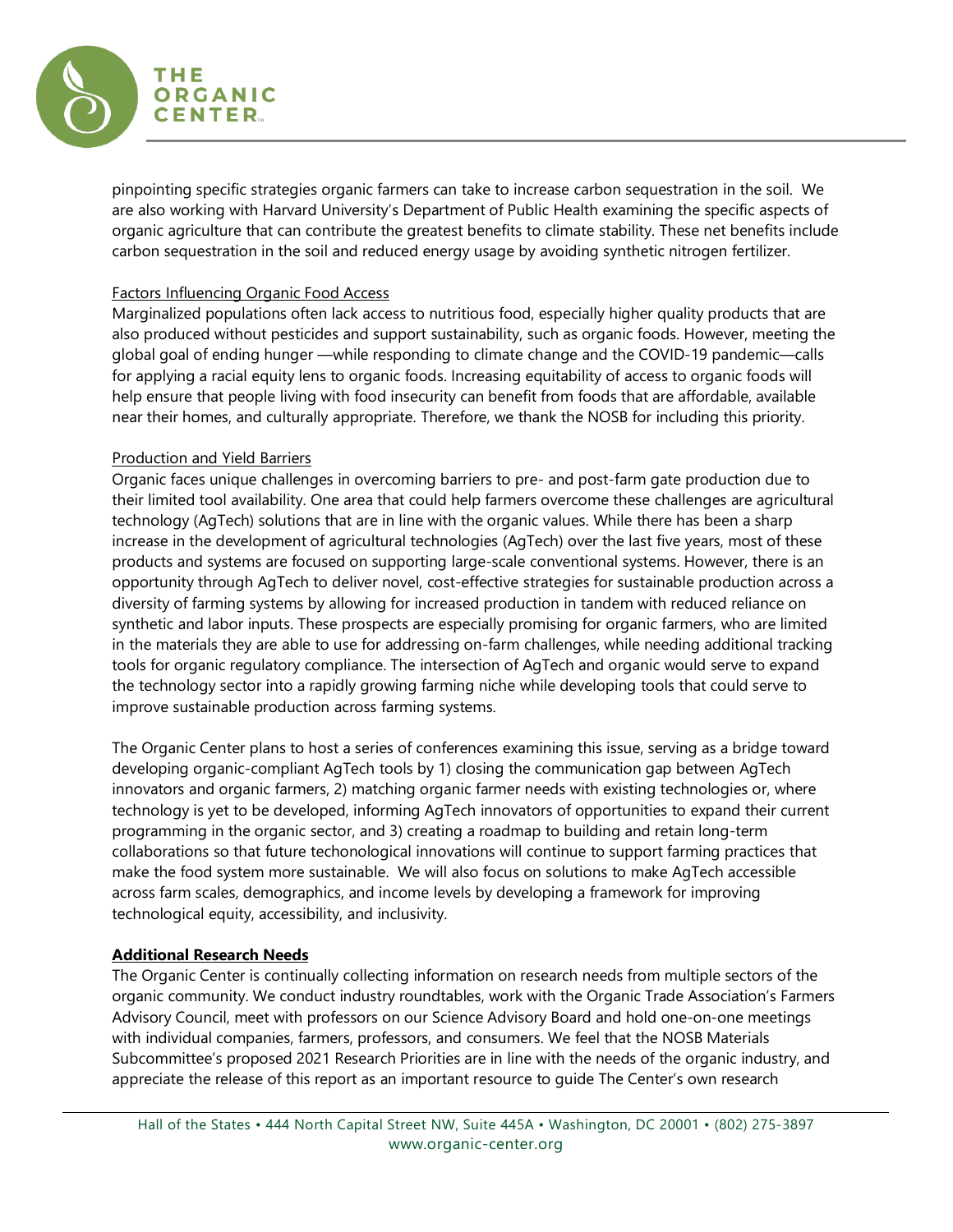

priorities and project development. Based on feedback we've received during our own outreach efforts, we would also like to suggest that the areas of livestock integration into crop rotations, nutritional value of organic milk and meat, protection of organic farmers from chemical contaminants, comparisons of pesticide, antibiotic, and synthetic growth hormone residues in organic and conventional products be considered for inclusion in the 2021 Research Priorities. We also feel that the focus on alternatives to conventional celery powder for curing organic meat that was included in the 2019 Research Priorities be included in this year's priorities, because, while research is underway, the importance of this topic should not be forgotten.

# Livestock Integration into Cropping Systems

Livestock grazing of cover crops could be beneficial for organic systems, because it maximizes the strengths of cover cropping, including enhanced soil fertility, structure, water infiltration and storage, and reduced nitrate leaching, while addressing challenges that have limited the expansion of cover crop use such as concerns over cover crop water use and nutrient immobilization, which could increase deficiencies and increase input costs of the crops that follow.

Unfortunately, despite the well-known benefits of animal-crop integration, concerns over microbial food safety are limiting the expansion of animal integration into cropping systems. Recent research has shown that integrated crop-animal systems [perform well in keeping pathogens out of meat,](https://bits.zynbit.com/link?guid=40e1cd52-c5bc-4e18-81db-56ff026bcbe8&url=https://phys.org/news/2019-12-crop-livestock-production-conform-food.html) but additional research is needed to examine the synergistic impacts of the use of livestock for cover crop grazing on ecosystem health and food safety.

The Organic Center is working on this project in collaboration with the University of California, Davis by examining food pathogen persistence and survival in soil and transfer to vegetable crops, and the relationship between soil health properties, environmental factors and pathogen survival in grazed cover crop-vegetable production in three states. Researchers will measure changes in soil health indicators over two years of grazed cover crop-vegetable production, and assess benefits and potential tradeoffs of vegetable cash crop productivity.

#### Nutritional Value of Organic Milk and Meat

We were pleased to see the inclusion of "Factors impacting organic crop nutrition, and organic/conventional nutrition comparisons" in the 2021 Research Priorities, as we agree with the committee analyses that a better understanding of how pre- and post-farm gate practices impact crop nutrition is needed. However, the committee discussion focuses around fruit and vegetables. We encourage the committee to include animal products such as meat, dairy, and eggs in their priorities, because while

Last year the Organic Center conducted a review of recently published studies on the impacts of organic meat production, and while we found that while research suggests that organic practices result in animal products with higher nutritional value most of that research has been conducted in Europe and are based on European livestock standards. Additional studies based on U.S. standards will be critical for fully understanding the impacts of production methods on meat nutrition.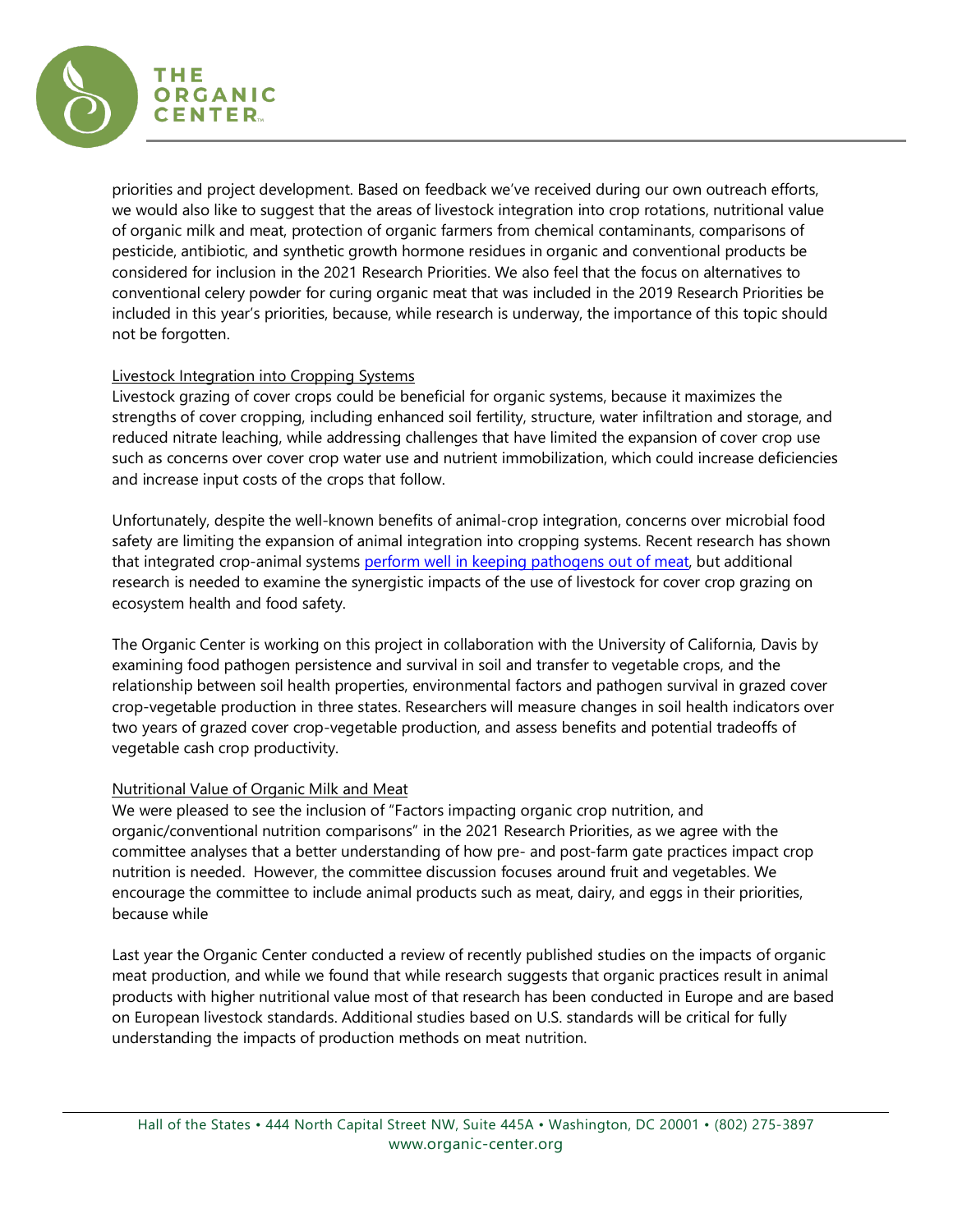

## Protection of organic farmers from chemical contaminants

Unintentional pesticide contamination in organic crops has been flagged as a major challenge by the organic sector, across the supply chain. For example, the Organic Trade Association's Farmers Advisory Council has highlighted it as a top priority in their 2019 work plan, and the Organic Trade Association is currently assembling a task force to engage the industry in protecting organic integrity from pesticide contamination. Contamination can have a disproportionate impact on organic farmers, because organic stakeholders along the entire supply chain are burdened with the cost of testing and experience losses when tests are positive. While the organic community has identified this as a critical topic for investigation, little data has been collected synthesizing the current experiences and specific research needs of the organic community.

The Organic Center was recently awarded an OREI planning grant to address this issue by bringing together organic stakeholders across the supply chain with scientists to determine the crops that are most heavily impacted by contamination, pesticides that the organic industry has detected on its crops, losses that organic farmers and industry members have experienced, strategies that organic farmers have undertaken to reduce pesticide drift, and research needs for identifying vectors and preventing contamination to inform the development of a large-scale and multi-disciplinary research project that will provide farmers with strategies for combating current contamination.

While we laud the NOSB for including the focus "Prevention of GMO Crop Contamination: Evaluation of effectiveness," the issue of contamination is not unique to genetically modified material, and we request that chemical contamination be included in the research priorities as well.

#### Comparisons of synthetic residues in organic and conventional products

Understanding the benefits of organic when it comes to avoiding synthetic toxins is critical, because it is the basis behind hypotheses for recent research finding health benefits to consuming an organic diet such as a 25% reduction in overall cancer risk.

The Organic Center completed a study in collaboration with Emory University showing that organic is an easy way to avoid pesticides, antibiotics, and synthetic growth hormones in dairy. Specifically, the study found no detectable levels of any antibiotics in organic milk in comparison with 60% of conventional samples having detectable levels of antibiotics. We also found that over 30% of conventional samples had residues of antibiotics that are banned for use in lactating cows. Conventional levels of growth hormones were twenty times higher than the organic levels. For pesticides, we found that organic milk didn't have any residues of currently used pesticides, but pesticides over 60% of conventional milk, including chlorpyrifos, atrazine, and diazinon.

Additional research on the impacts of organic on exposure to residues, and connections between these exposures and health outcomes are critical for understanding emerging research on the long-term health effects of an organic diet.

Celery Powder

In collaboration with the Organic Trade Association's National List Innovation Working Group and the University of Wisconsin, Madison, we are investigating the potential for developing organically grown